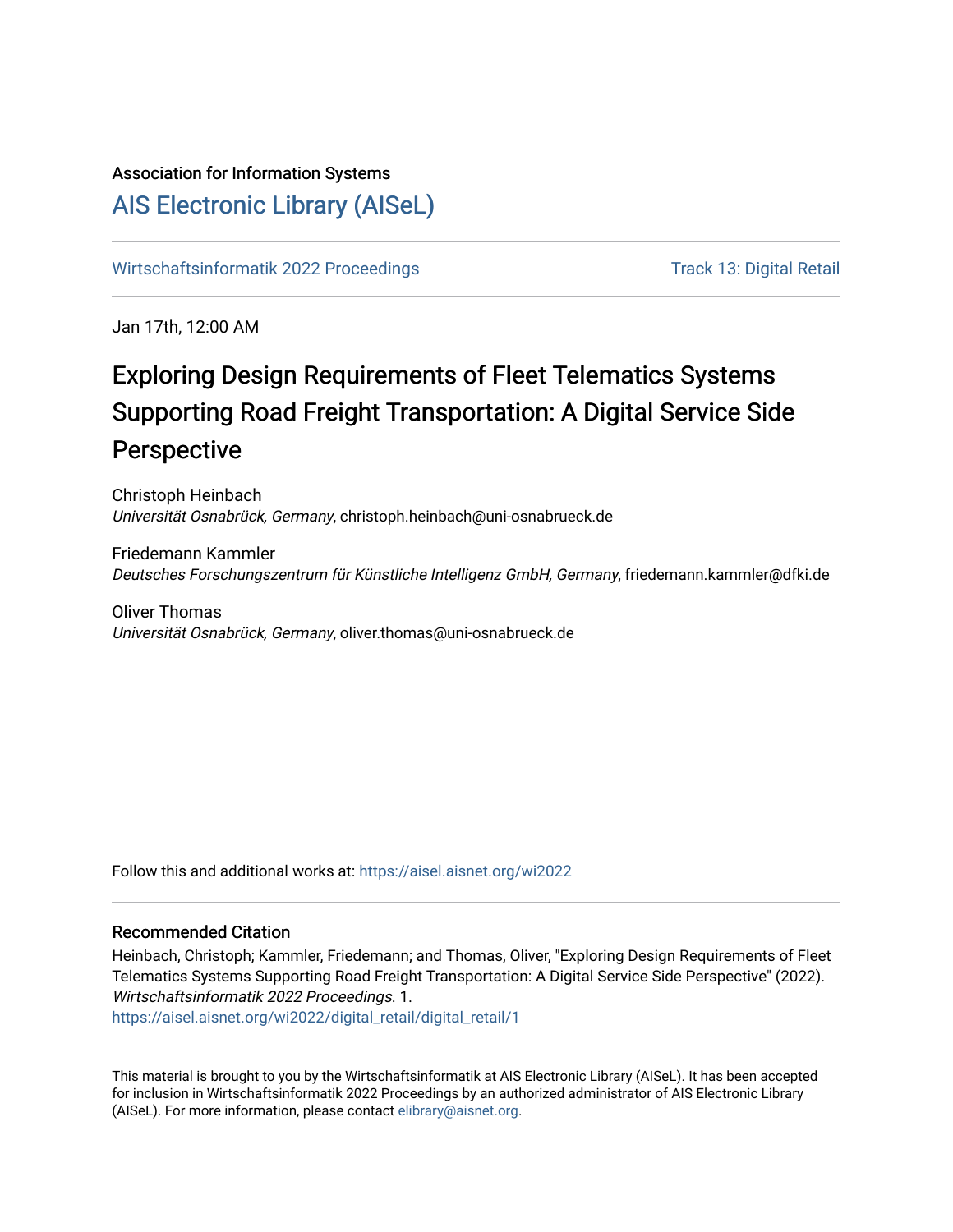## **Exploring Design Requirements of Fleet Telematics Systems Supporting Road Freight Transportation: A Digital Service Side Perspective**

Christoph Heinbach<sup>1</sup>, Friedemann Kammler<sup>2</sup>, Oliver Thomas<sup>1</sup>

<sup>1</sup> Osnabrück University, Osnabrück, Germany {christoph.heinbach, oliver.thomas}@uni-osnabrueck.de <sup>2</sup> Deutsches Forschungszentrum für Künstliche Intelligenz GmbH, Osnabrück, Germany friedemann.kammler@dfki.de

**Abstract.** Road freight operators (RFOs) optimize their fleet management processes using fleet telematics systems (FTSs). Therefore, the selection of FTSs by RFOs is driven by transport specifications from the customer side leading to substantial search costs. However, FTSs vary significantly in their design requirements to assist road freight operations. Hence, we analyze 74 web pages from FTSs of existing telematics vendors to elicit 31 design requirements (DRs) which we aggregated into nine requirement sets (RSs). Subsequently, 42 practitioners from five digital road freight service enterprises experienced in using FTSs validate the DRs and evaluate their importance with RSs following the Analytical Hierarchy Process (AHP) method. The results reveal that DRs and RSs promoting driver monitoring and IT integration are perceived more important than items promoting fleet and logistics support. Our contribution sheds light on an emerging topic in logistics and establishes a knowledge base that guides the design of future FTSs.

**Keywords:** fleet telematics system, road freight transportation, AHP, design requirement, digital transport management

## **1 Introduction**

Digital technologies provide new opportunities for freight transportation in societies to optimize processes and reduce operational costs [1]. Particularly, road freight operators (RFOs) managing their commercial road fleets are increasingly attracted by nascent innovations and the development of information systems (IS) to achieve competitive advantages [2]. Telematics systems represent a technological enabler on the way toward advanced road fleet management that "[…] *connect the vehicle with the dispatching office, which means operations can be optimized dynamically while they are running.*" [3, p. 69]. Consequently, fleet telematics systems (FTSs) emerge growingly in the freight forwarding industry, allowing real-time communication and data transmission from truck fleets, freight assets (e.g., truck, trailer), and drivers to manage entire road fleets [4, 5]. Such FTSs enable a vast array of data benefits gained from road fleet assets

<sup>17</sup>th International Conference on Wirtschaftsinformatik, February 2022, Nürnberg, Germany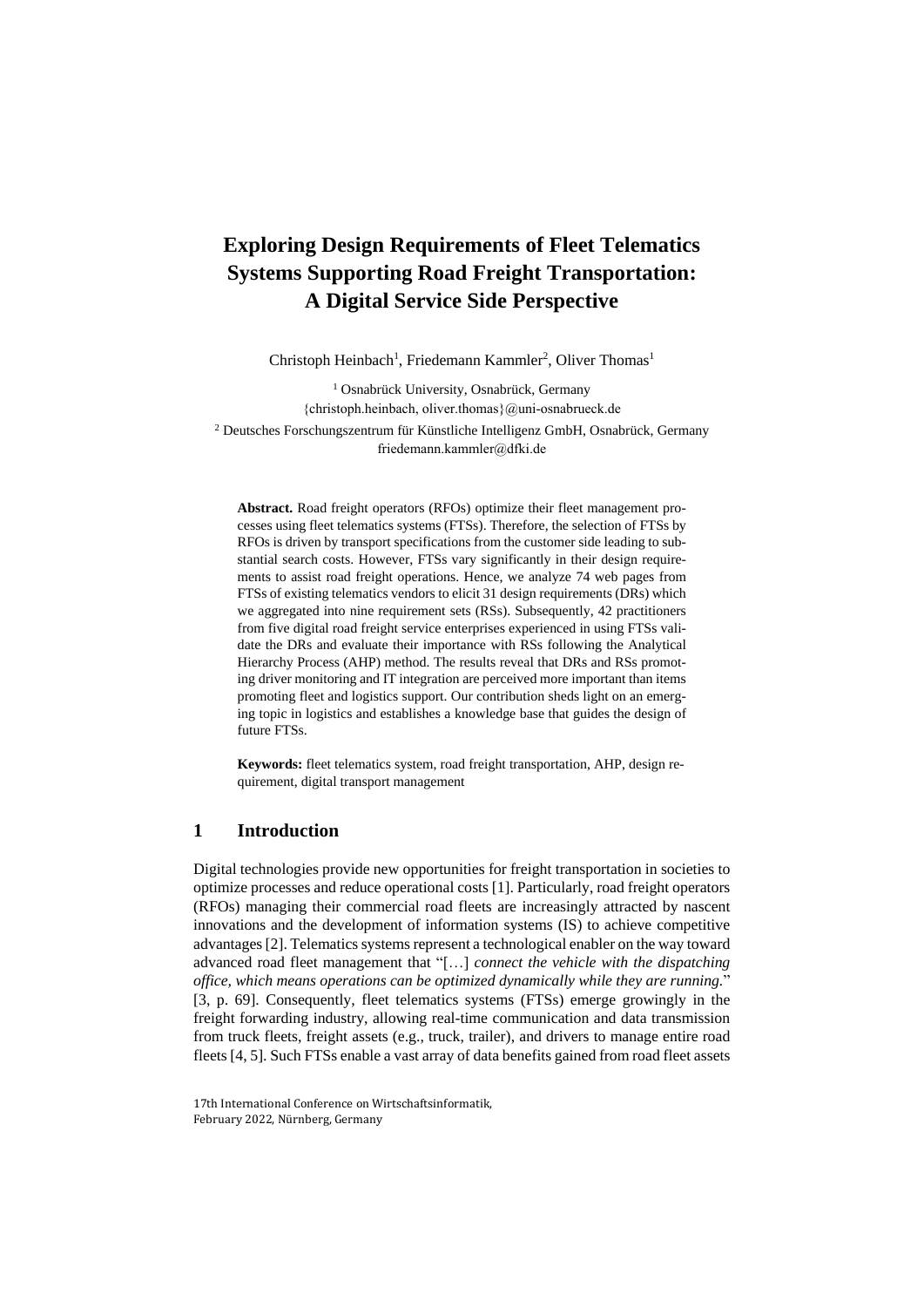and provide new data-driven possibilities for RFOs to optimize fleet operations, ensure vehicle and driver compliance, and offer advanced services to customers [6–12]. Since the generated data can be further integrated with other operational IS (e.g., Transport Management System (TMS)) FTSs can improve operational decision-making from a multifaceted stance for RFOs [4, 13]. At the same time, telematics-based platforms arise in the market to process the data from FTSs to realize digital transport management [14]. For instance, the digital platform provider RIO Cloud integrates FTSs from RFOs operating vehicles from different manufacturers to aggregate data for advanced decision-making. This leads to efficient fleet management based on the features of FTSs fostering connected and automated freight operation in a prospering telematics industry [5, 15]. Although FTSs seem to bear the potential to transform assets into "intelligent equipment" [16] by providing new data service opportunities [17], their selection is a challenging task for RFOs since the features must comply with transport requirements particularly from the shipper side leading to high search cost in a specific business domain.

Against this background, the design of FTSs does affect technological innovations in the transport and forwarding industry, even though this topic is still an understudied research area by scholars [2]. Given the scarce scientific contributions, existing research does mainly investigate FTSs as part of an integrated system (e.g., [4, 5, 15]) or discuss the impact of digital innovations for transport processes (e.g., [1, 2]). Given the potential of telematics technologies to support freight transportation, the emergence of FTSs in combination with digital platforms reveals new opportunities for design developments in IS research found in truck transportation [18]. Thus, this research aims at contributing to existing knowledge about the design requirements of FTSs for road fleet assets toward data-based road freight transportation. Consequently, we study the following research question (RQ) in this paper:

### *RQ: What are the design requirements that guide the development of fleet telematics systems to support road freight transportation?*

To answer our research question, we collect data of vendors from the telematics market to establish a knowledge base of FTSs that initiates the described problem following a design science research (DSR) approach [19]. Afterward, we analyze the collected data and create a list of design requirements (DRs) and requirement sets (RSs). To decide on the applicability and importance of these DRs and RSs, we invite practitioners from five digital road freight service providers that are experienced with FTSs. Our study follows the Analytical Hierarchy Process (AHP) method enabling the creation of rankings of identified DRs and RSs. From the DRs and RSs ranked in this study, the optimized selection of DRs emphasizes guidance for a modular-based service concept and the identification of general knowledge to address the identified problem. From the findings of our study, FTSs are positioned to achieve digital road freight transportation for optimized fleet operations.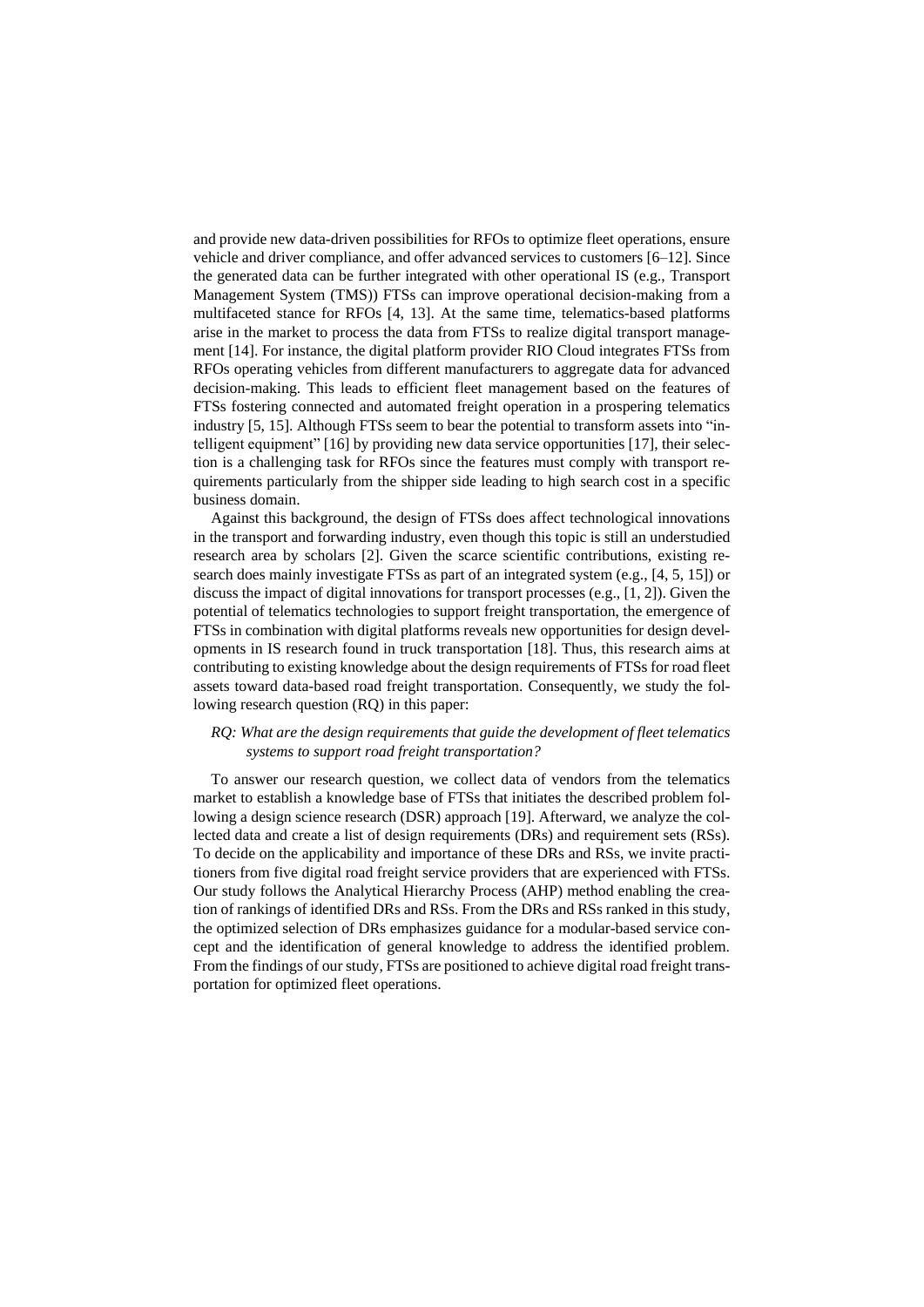## **2 Research Background**

#### **2.1 Data-driven Value in Road Freight Transportation**

To process complex transport logistics tasks, IS play an important role in operational transport management encompassing planning, execution, and monitoring [2]. In recent years, technological innovations, such as digital technologies and automation, driven by start-ups started to transform the freight transportation and forwarding service industry by providing digital business models and digital intelligence [20–24]. This resulted increasing in digital transport and logistics systems leading to new forms of digital service providers (e.g., digital freight forwarders) and emerging concepts enabling smart forwarding and logistics [20, 25–27].

However, the road freight industry is disrupted by digital transformation due to a fragmented market and innovative services emerge for advanced fleet management opportunities based on data generated from freight assets [1, 28]. To give an example, data retrieved from road fleets are gained to optimize vehicle routing and crew, support the quality of freight dispatching and planning, maintain safety, and enable predictive analytics [29, 30]. In this context, RFOs (e.g., carriers, forwarders) that operate in a complex environment with legally binding requirements have recognized that improved IS have a positive impact on service quality and profitability [31] since their use is crucial for achieving a sustained competitive advantage [32]. This phenomenon applies in particular to road fleets since IS facilitate communication and execution of logistics operations with physical road freight fleets.

The technology used to achieve road fleet optimization is telematics systems that provide a variety of functions to support road fleet operations mainly focusing on trucks [4, 5]. Integrated solutions for managing the physical flow of freight with other elements connected to vehicle status, transport operations, freight order execution, and monitoring are known as fleet management systems (FMSs) [15]. Similarly, a wellestablished IS for road freight operations is represented by Transport Management Systems (TMSs) applied by RFOs and shippers to process transport orders. Both FMSs and TMSs help to decide on the most economic transport scenario enabling data-driven transport management [33] for road fleets in terms of time, capacity, performance, and distance to improve operational cost and mitigate the effects to the logistics environment. Furthermore, real-time data gained from road freight assets offer growing value for other transport stakeholders (e.g., insurance companies) to support risk assessment from freight operations and driving performance (e.g., accidents) [10, 34].

#### **2.2 Fleet Telematics Systems for Road Freight Transportation**

The practical application of telematics technologies in the road freight business sector focuses mainly on the geolocation of a vehicle while it is on the road [35]. Likewise, a range of data services to manage several road fleet vehicles simultaneously exists to ensure efficient and optimized transport operations [4, 7, 15]. This results particularly for the optimization of fuel consumption by trucks with the objective to continuously optimize consumption rates and reduce emissions [36, 37].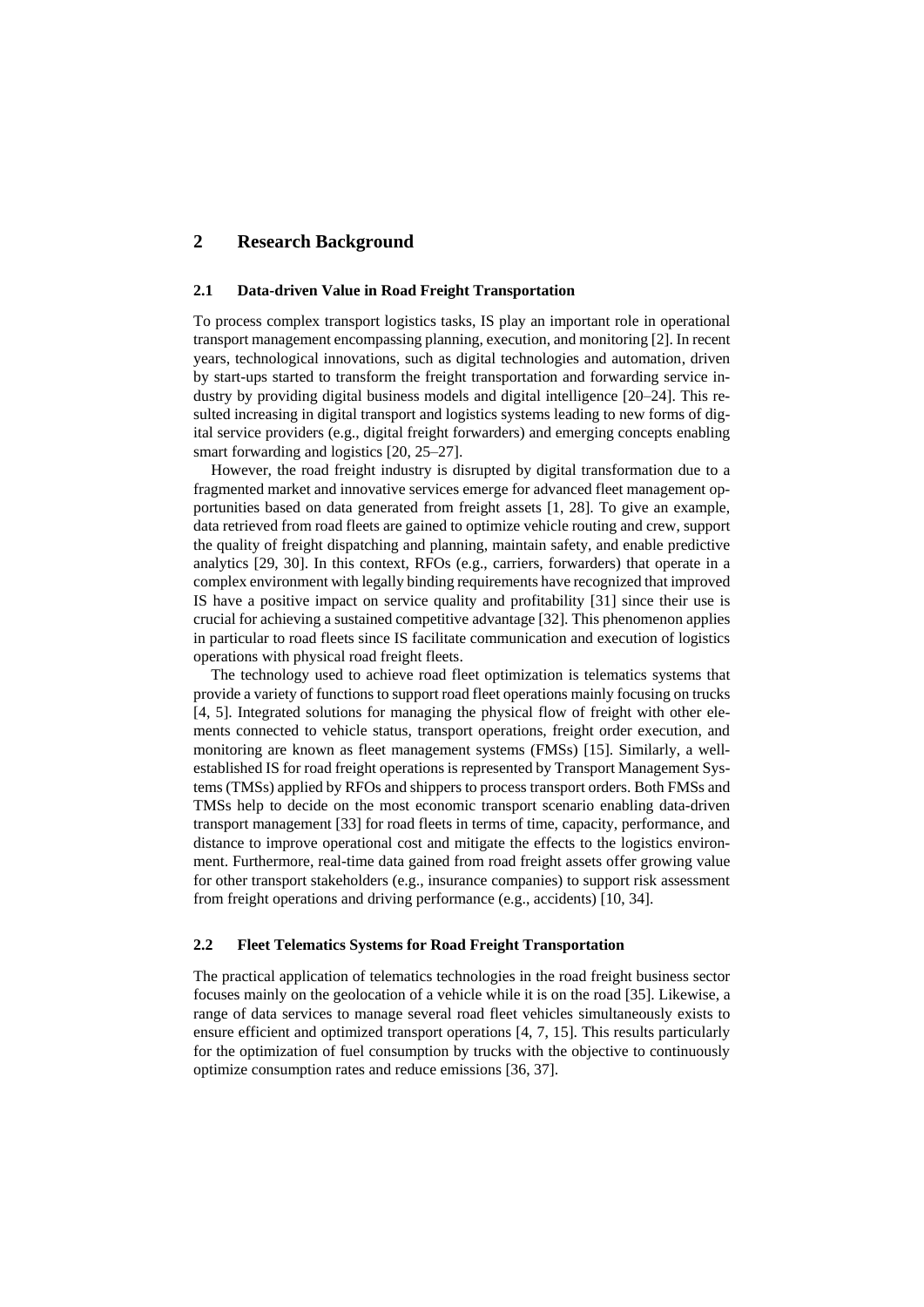While FMSs represents solutions based on IT to be applied for the management of trucks through surveilling processes and monitoring of vehicle status, one should likewise mention telematics technologies applied to transportation units, such as containers, or trailer. Therefore, existing telematics vendors offer solar track & trace devices to transmit real-time information (e.g., temperature) of the freight loaded, the position of the units, and other sensor-enabled data according to customer specifications [38]. For this reason, the FTSs in this study addresses an IS based on telematics technologies for **road fleet assets** comprising truck assets powered by an engine and controlled by a driver, and freight assets carrying the freight loads and connected to truck assets.

Following the basic structure of an FMS and for the purpose of our study, an FTS "[…] *consists in data collecting, processing, transmitting and analyzing within three subsystems: a data acquisition subsystem, a data processing subsystem and a subsystem for displaying contents to users.*" [15, p.60]. In the data acquisition subsystem, relevant data is retrieved from road freight assets equipped with telematics technologies by control area network (CAN) bus standard interface and positions systems (e.g., GPS). The collected data is transmitted by a data communication subsystem via a network (e.g., GSM) and centered by a cloud-based middleware connected to a data server. Subsequently, data is transmitted to a web front or mobile apps to make them visible to freight dispatchers, truck drivers, or road fleet operators. Furthermore, the transmitted data can be integrated with IS (e.g., TMS) via API interfaces to exchange data between the systems.

Overall, FTSs show a modular structure facilitating the implementation of other elements in the systems. From the elements and structure of an FTS (Figure 1), datadriven value propositions arise through a modular-based service approach which emerges increasingly through the integration with digital platforms. Hence, innovative business models emerge for the vehicle manufacturer and other digital road freight service providers toward "Connected-Truck-Services" [17]. Given the scope of varying design specifications based on the modular concept, this study aims at analyzing the design requirements of FTSs to support road freight transportation.



**Figure 1.** Elements and structure of fleet telematics systems based on [15]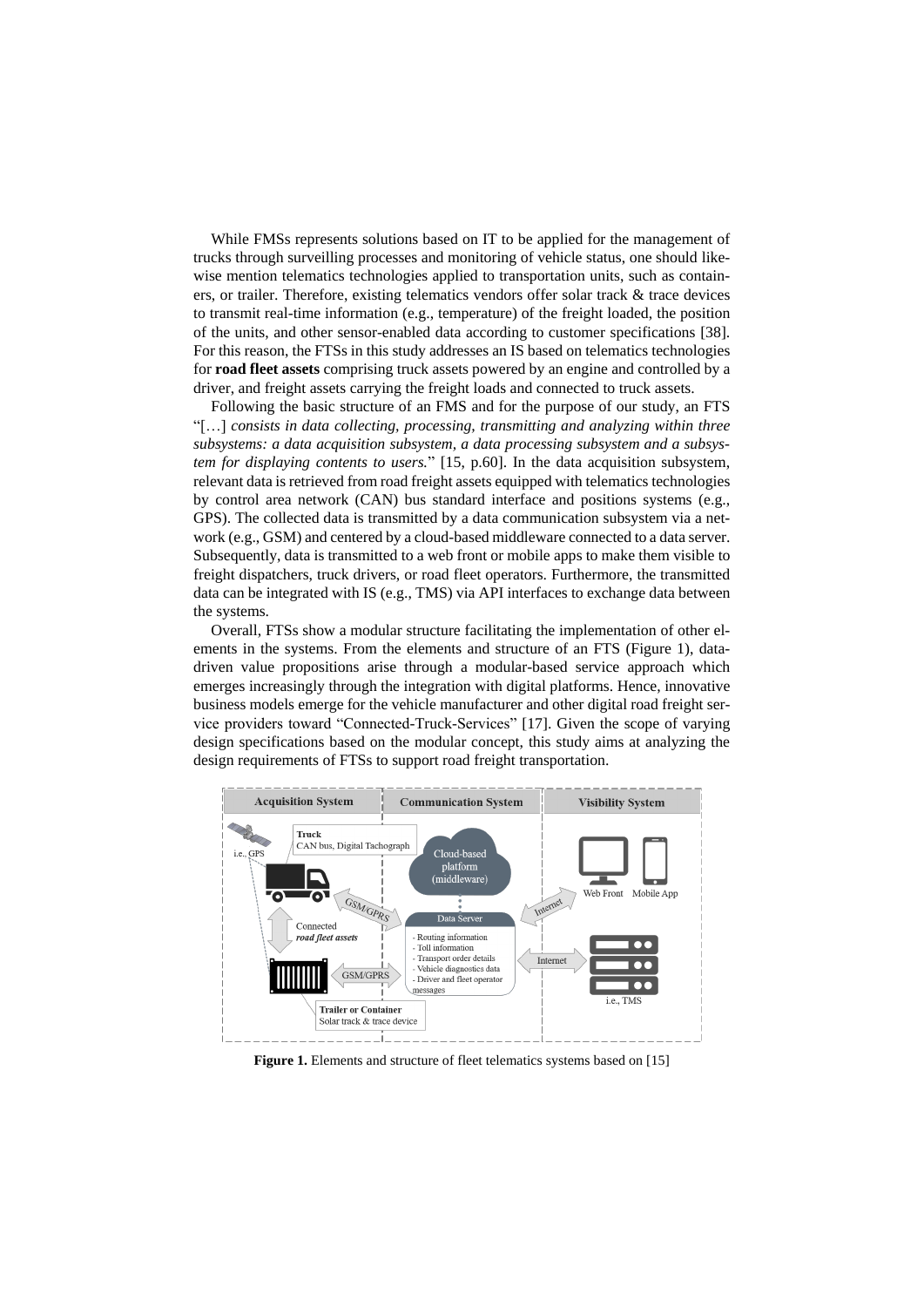## **3 Research Method**

In this paper, we apply the Analytical Hierarchy Process (AHP) method to evaluate an established knowledge base of FTSs to answer our research question. In the next section, we present general information on the AHP method. Subsequently, we explain the process of data collection and aggregation of a knowledge base from existing telematics technologies offered by vendors in the road freight market. Furthermore, we outline the participants involved and presents details for the tasks for validation and evaluation of the collected data.

#### **3.1 Analytical Hierarchy Process Method**

Design science is a well-established discipline for IS research to provide design artifacts following various process steps [39]. Since we analyze existing FTSs from the market, we explore the importance of their features by the process of evaluation leading to a new design project for future IS [40]. Therefore, our evaluation strategy based on existing artifacts follows Venable et al. [41] that "*emphasizes formative evaluations early in the process, possibly with artificial, formative evaluations*" [41]. We adopt an evaluation approach of Feine et al. [42] who explore design knowledge for chatbots based on the work of Karlsson et al. [43]. Feine et al. [42] utilize their results to prioritize rankings for design knowledge of chatbots promoting different design features and design principles following the Analytic Hierarchy Process (AHP). AHP is a decisionmaking method based on pairwise comparisons between different aspects of a problem, resulting in their relative importance [44]. A refinement of the AHP definition emphasizes that it "*relies on the judgements of experts to derive priority scales*" [45]. This promising method has been widely applied in IS research for ranking critical success factors (e.g., [46]) and the support of decisions making and prioritizations involving different participants [43]. Following this line of thinking, "*the resulting priorities are relative and based on a ratio scale, which allows for useful assessments of requirements*" [43]. Consequently, if the evaluation comprises n elements, then  $n*(n-1)/2$  pairwise comparisons need to be executed. Moreover, raters decide for each pairwise comparison which aspect is more important and indicates the extent between the elements. The elements can be aggregated to make the evaluation process more efficient and the resulting hierarchies form the basis for comparisons by participants [42]. To ensure consistency of the generated values, a consistency ratio (CR) is typically used to indicate the significance of inconsistencies. That is, if the value of CR is lower or equal to 10%, consistency is assumed. Therefore, we applied the online "AHP Priority Calculator"<sup>1</sup> to compile the CR of our results during the evaluation. However, we decided to accept the results even in the case of a CR value greater 10%, since repetition of pairwise comparisons with study participants is intended along the later stages of a DSR project. In addition, our evaluation study focuses on the hierarchical list of the evaluated DRs and RSs of FTSs based on the values obtained from participants, which is an accepted approach in IS research (e.g., [42]).

 $\overline{\phantom{a}}$ 

<sup>1</sup> <https://bpmsg.com/ahp/ahp-calc.php> (accessed on 2021-08-05 and 2021-08-11)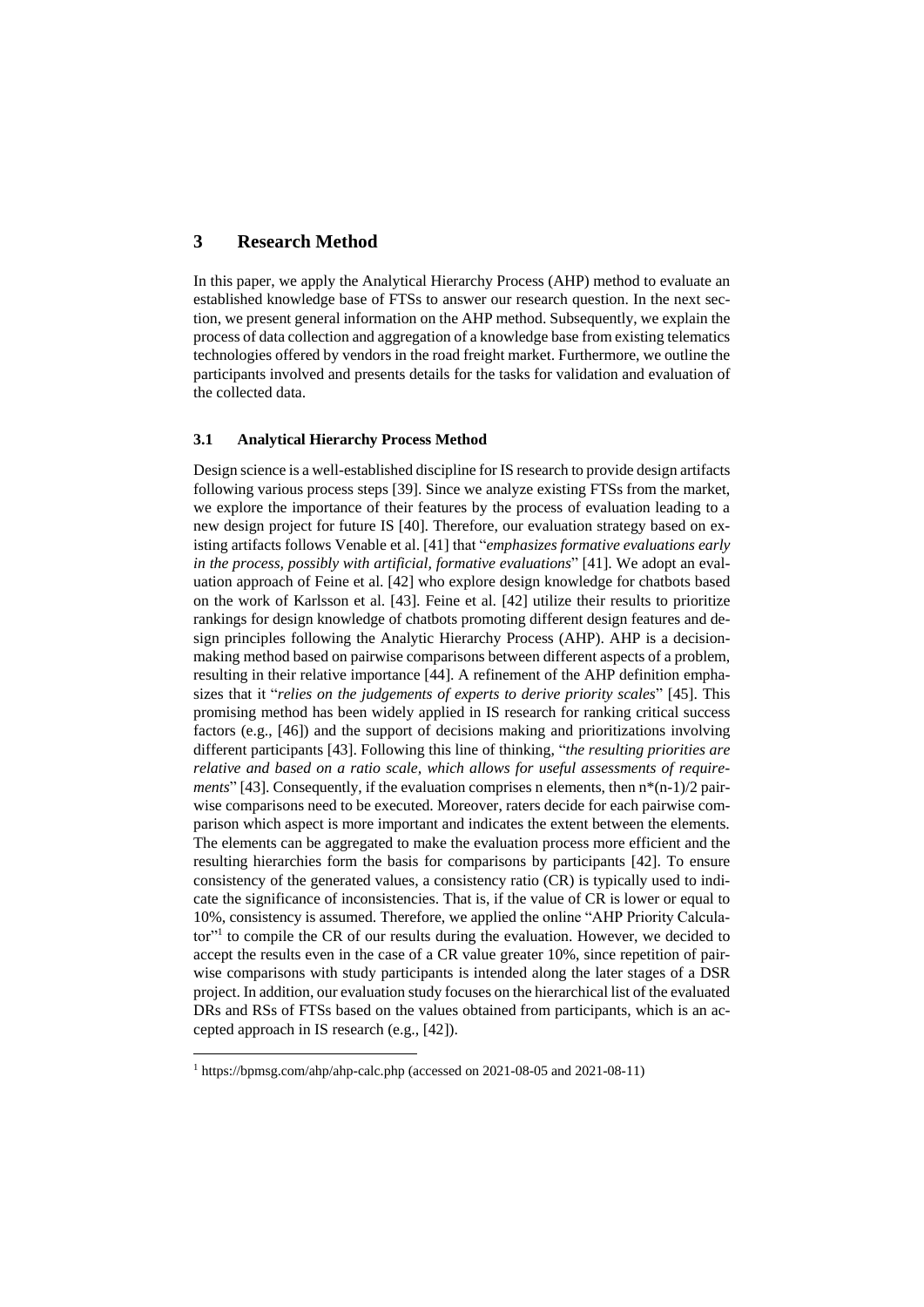#### **3.2 Elicitation of Vendor Requirements for FTSs**

Descriptive knowledge enhances the understanding of existing artifacts in the IS field driven by technological innovations [47] that centers knowledge based on design science research activities comprising theories, experiences, expertise, and existing artifacts [19]. However, in this paper, we contribute to existing knowledge by analyzing design requirements of existing artifacts referring to an identified problem [48]. In the background section, we pointed out that scientific literature examines FTSs mainly in the context of FMSs and we noticed that scholarly efforts for FTS design are not exhaustive. Therefore, we derive requirements by available features from objects [49] represented by FTSs in the real world. To analyze the design from FTSs, we study existing telematics technologies offered by vendors following two steps: (1) we analyze web pages of vendors that offer FTS solutions and identify their DRs, (2) we refine the items and aggregate the findings in overarching requirement sets (RSs).

Consequently, we elicited functions from existing FTSs solutions applied in practice by conducting a web content analysis to derive DRs and RSs [50]. The objective of our approach was to look at the design of FTS in practice and to collect a range of available DRs from telematics technologies applied by RFOs. Since telematics systems for road fleets are emerging vastly (e.g., driver's compliance [5] and IS integration [7]), their applicability in practice offers opportunities for future innovations matching design science requirements [51]. Thus, the collected data helped us to compare the different solutions and to determine the relevance of DRs which seem to be most important for the design of FTSs from a vendor perspective. For the selection of FTS, the web page "Telematik-Markt"<sup>2</sup> was used to identify relevant FTSs from the market. This led to a "TOPLIST" of telematics vendors from the countries Germany, Austria, Switzerland that allowed us to compile a **purposive sample** including 74 vendors supporting the selection of units for our analysis [53]. Additional technical details and other product information provided without functional relevance of FTSs were ignored.

To analyze the data, we systematically analyzed content from web pages of FTS vendors according to Lai and To [51] and condensed final FTS functions. The findings were discussed among the authors and from the interpretation of our data, we arrived at a final set of DRs assigned to overarching RSs. The elicited DRs were assigned to a defined structure that makes them comparable and enables the evaluation of DRs at a later stage. This concept follows the design template recommended by Rupp [54] and Feine et al. [42] to describe the functional design requirements. Following the view of Rupp [54] and Feine et al. [42] we describe a subsystem (e.g., FTS) including the legal commitment (e.g., shall: legally binding, should: not legally binding, will: future requirements), the activity (e.g., driver interaction, vehicle interface requirement), and an object of interest (e.g., driver, truck). To give an example, an FTS (i.e., system) should (i.e., legal commitment) support communication (i.e., activity) by individual messages with truck drivers (i.e., object). From the results of our web page analysis, we assigned the gained knowledge to the framework and formalized Ds. The articulation of our requirements was performed with the legal commitment *should* and hence justifies the modification of DRs according to individual situations in practice [42, 54]. Overall, a

 $\overline{\phantom{a}}$ 

<sup>2</sup> https://telematik-markt.de/toplist#.YSx4AedCSv4 (accessed on 2021-06-16)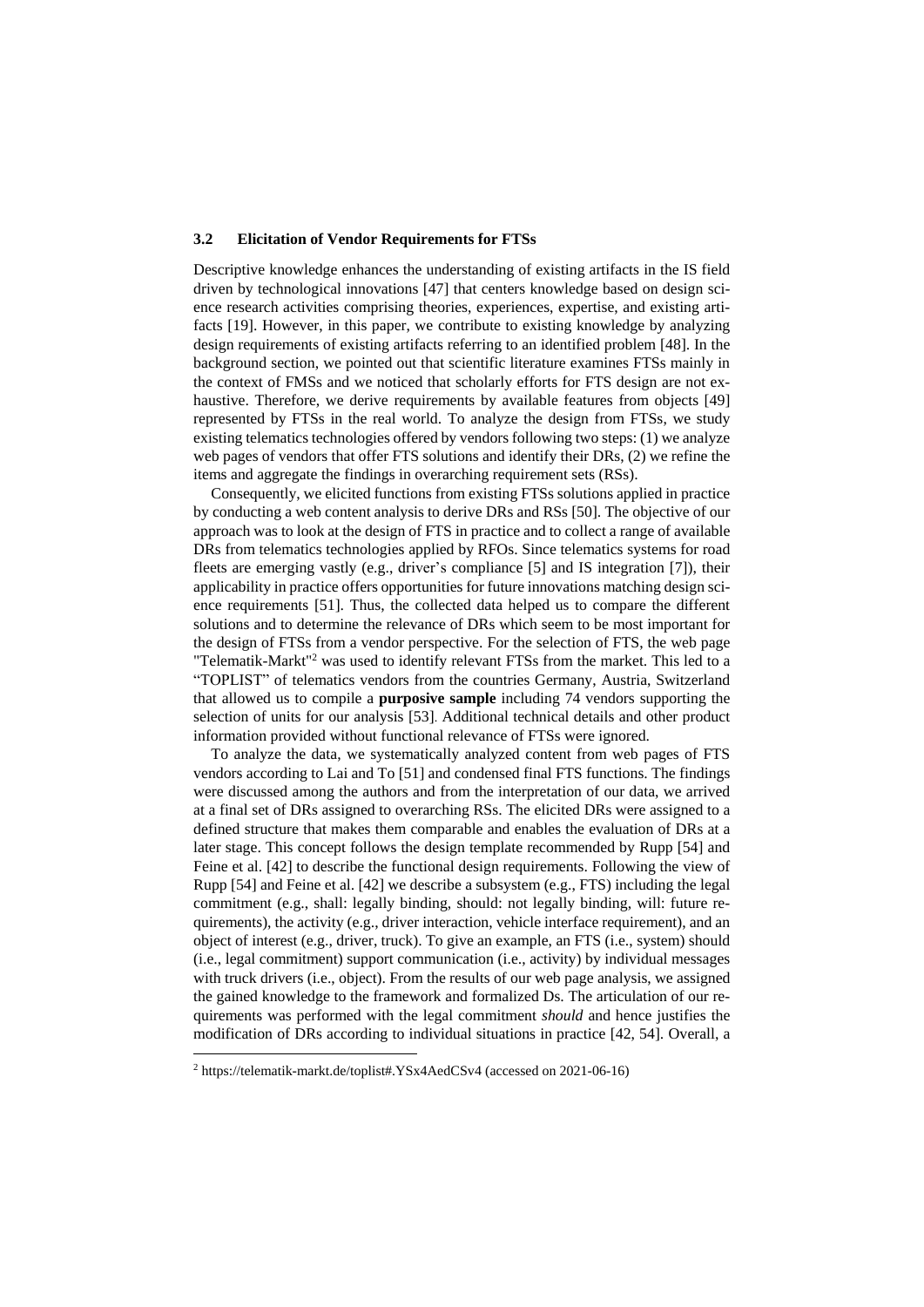list of 45 DRs was compiled. After sorting duplicates and merging similar DRs according to their functional purpose, a final list of 31 mutually exclusive DRs and their occurrences from 74 FTS solutions from our market analysis results is shown in Table 1.

| <b>DRs</b>       | <b>Description</b>                                                                       | Occ.                        |
|------------------|------------------------------------------------------------------------------------------|-----------------------------|
| DR1              | The FTS should be able to customize performance indicators and road fleet reports.       | 54                          |
| DR <sub>2</sub>  | The FTS should be able to record operating hours based on the use of equipment.          | 33                          |
| DR <sub>3</sub>  | The FTS should provide truck geo positions based on GPS or GLONASS.                      | 53                          |
| DR <sub>4</sub>  | The FTS should be able to control fuel consumption and relevant truck metrics.           | 21                          |
| DR5              | The FTS should process and transmit truck diagnostic data.                               | 21                          |
| DR6              | The FTS should enable the tracking and planning of vehicle activities.                   | 28                          |
| DR7              | The FTS should be able to generate virtual geo areas and enable "geofencing".            | 35                          |
| DR8              | The FTS should provide satellite-based positions of freight assets in real-time.         | 24                          |
| DR9              | The FTS should be able to surveil the integrity of freight assets including freight      | 19                          |
|                  | loads.                                                                                   |                             |
| <b>DR10</b>      | The FTS should process and transmit diagnostics data of freight assets.                  | 10                          |
| DR11             | The FTS should enable integrated order processing and transport management.              | 30                          |
| DR12             | The FTS should support route navigation and transport planning.                          | 48                          |
| DR <sub>13</sub> | The FTS should be able to support freight transport workflow and digital documen-        | 17                          |
|                  | tation.                                                                                  |                             |
| DR <sub>14</sub> | The FTS should support communication with truck drivers by individual messages.          | 42                          |
| DR <sub>15</sub> | The FTS should enable scoring on the driving style and support eco-driving analysis.     | 27                          |
| DR <sub>16</sub> | The FTS should detect the driving and resting times of drivers compliantly.              | 30                          |
| DR <sub>17</sub> | The FTS should promote a remote tachograph download service compliantly.                 | 37                          |
| DR <sub>18</sub> | The FTS should be able to support driver expenses resulting from working hours and<br>21 |                             |
|                  | bonus payments based on driving style.                                                   |                             |
| DR19             | The FTS should be able to check driver's license.                                        | 10                          |
| <b>DR20</b>      | The FTS should be able to identify drivers and promote electronic logbooks.              | 23                          |
| DR <sub>21</sub> | The FTS should be able to support the management of loading equipment.                   | 5                           |
| DR22             | The FTS should be able to support integrated notifications for inbound logistics.        | 9                           |
| DR <sub>23</sub> | The FTS should be able to support the physical security of trucks and freight assets     | $\ensuremath{\mathfrak{Z}}$ |
|                  | based on event notifications.                                                            |                             |
| DR <sub>24</sub> | The FTS should be able to support the safety of drivers by personal alerts.              | 4                           |
| <b>DR25</b>      | The FTS should be able to support camera-based event detection.                          | 8                           |
| DR <sub>26</sub> | The FTS should be able to support the charging status of hybrid and electronic trucks.   | $\ensuremath{\mathfrak{Z}}$ |
| DR <sub>27</sub> | The FTS should be able to optimize AI-based freight and vehicle dispatching.             | $\sqrt{2}$                  |
| DR <sub>28</sub> | The FTS should be able to connect with tracking technologies for single loading units.   | $\overline{c}$              |
| DR29             | The FTS should promote data integration with transport management systems.               | 4                           |
| <b>DR30</b>      | The FTS should be able to connect to third-party tachograph data providers.              | $\,$ 8 $\,$                 |
| DR31             | The FTS should be able to integrate a platform-based marketplace.                        | 3                           |

**Table 1.** List of elicited design requirements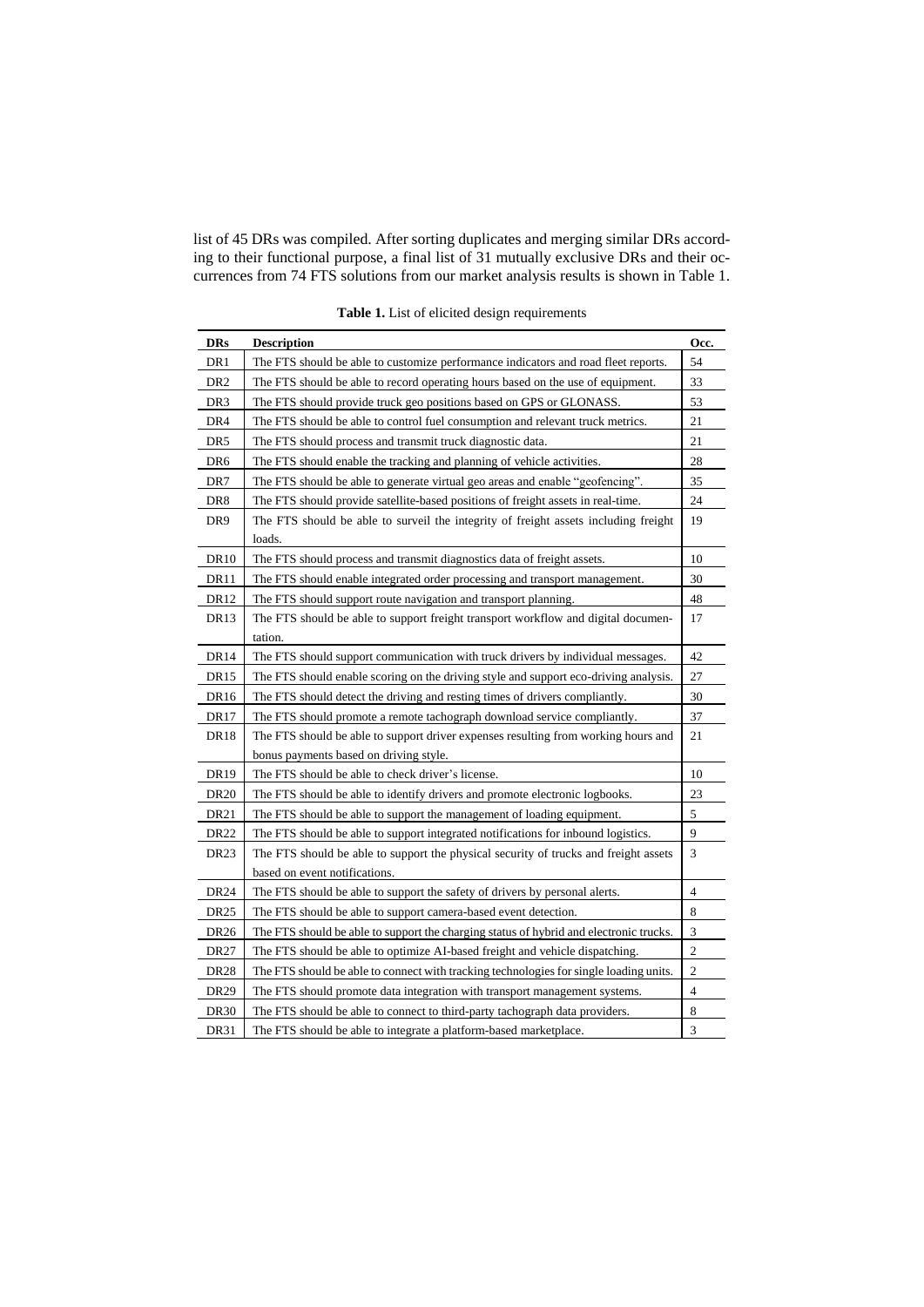Based on the elicited DRs, we further aggregated the list with descriptions into superordinate RSs. Therefore, we built a structure defined by the gained pieces of knowledge to formulate purposive RSs. Finally, nine overarching RSs from 31 DRs are listed in Table 2 that state the assignment of DRs ranging between two and seven DRs.

| <b>Requirement Set</b> | <b>Description</b>                                                    | <b>DRs</b> |
|------------------------|-----------------------------------------------------------------------|------------|
| RS1: Data Record       | Provide the FTS with the ability to record operating hours and com-   | $DR1-2$    |
| and Reports            | pile customizable fleet performance reports.                          |            |
| RS2: Truck Moni-       | Provide the FTS with monitoring functions of the truck to collect     | $DR3-7$    |
| toring                 | and transmit vehicle data in real-time.                               |            |
| RS3: Freight As-       | Provide the FTS with monitoring functions of the freight assets to    | $DR8 - 10$ |
| set Monitoring         | collect and transmit equipment and freight load data in real-time.    |            |
| RS4: Workflow          | Provide the FTS with the ability to support efficient transport order | $DR11 -$   |
| Assistance             | and fleet operation workflow.                                         | 13         |
| RS5: Driver Mon-       | Provide the FTS with monitoring functions of the driver to achieve    | $DR14-$    |
| itoring                | transparency, comply with legislation and enhance communication.      | 20         |
| RS6: Logistics         | Provide the FTS with the ability to support the logistics process ef- | $DR21 -$   |
| Support                | ficiently.                                                            | 22         |
| RS7: Road Freight      | Provide the FTS with the ability to support physical security and     | $DR23 -$   |
| Security               | personnel safety.                                                     | 25         |
| RS8: Technologi-       | Provide the FTS with the ability to connect to innovations for vehi-  | $DR26 -$   |
| cal Connections        | cles, AI technologies, and tracking technologies.                     | 28         |
| RS9: IS-Integra-       | Provide the FTS with the ability to integrate data with TMSs, third-  | $DR29-$    |
| tion                   | party providers, and platform-based marketplaces.                     | 31         |

**Table 2.** List of requirement sets

#### **3.3 Participants for Validation and Evaluation**

To validate and evaluate our elicited 31 DRs together with the nine RSs for the design of FTSs, we conducted an empirical survey with practitioners following the AHP method. For the selection of participants, we approached five enterprises that operate with FTSs solutions to realize digital transport management of customers such as shippers and RFOs. Therefore, the selected participants are suitable for our topic since (1) the enterprises are familiar with existing FTSs, and (2) the participants understand the transport process by RFOs since they integrate FTSs with other IS.

We asked 53 employees from the five enterprises to validate the elicited DRs and evaluate all items assigned to the aggregated RSs using two online surveys anonymously. Overall, 42 employees completely finished the validation and AHP evaluation tasks. The participating employees are composed of 14 software engineers, nine cloud developers, eight consultants, three data scientists, four digital logistics specialists, and four sales representatives. In essence, the mean age was  $37.36$  (SD = 5.47), and to measure their experience of using FTSs, a five-point Likert Scale with a scale ranging from 1 (no experience) to 5 (very high experience) was used. The average experience of all employees was  $3.84$  (SD = 0.91).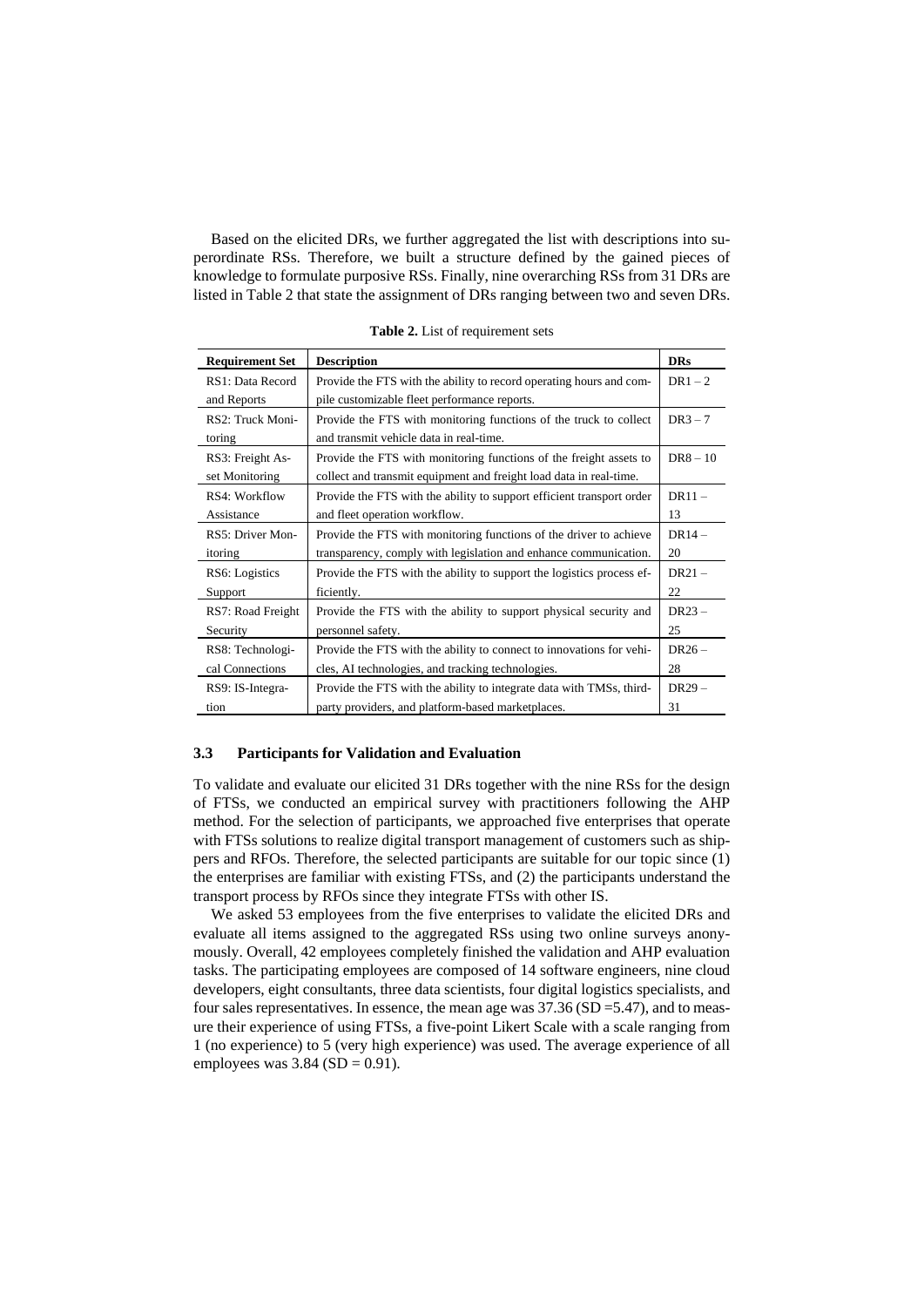#### **3.4 Validation and Evaluation Task**

Two tasks were prepared for participants by separate links to conduct anonymous online surveys related to our topic: (1) a survey to validate our findings of DRs presented in Table 1, and (2) a subsequent survey to evaluate DR and RS importance. The task in the first survey started with a general introduction to the topic. Subsequently, we collected details of the participants (e.g., years of working experience). Then, we asked the participants to apply a Likert Scale for the elicited DRs, ranging from 1 (not relevant) to 5 (highly relevant) according to their FTS experiences.

Afterward, a second survey link was shared with the same participants to evaluate a pairwise comparison of the importance of the identified RSs associated with validated DRs from the first task. Thus, DRs were presented on the display in pairs in order to allow the participants to evaluate the pairwise items on a scale ranging from 0 (both DRs are equivalent important) to nine (one RS is extremely important). As a result, 36 pairwise comparisons of RSs had to be evaluated by participants. The same approach was applied to all 31 DRs which we reformulated to make them suitable for the survey format. To this end, the participants evaluated 31 DRs assigned to nine RSs leading to a total of 48 pairwise comparisons. Overall, the participants performed 84 pairwise comparisons starting with an assortment of RSs followed by clusters of earlier validated DRs associated with RSs.

## **4 Results**

From the validation of the DRs, we obtained an average score of  $3.95$  (SD = 1.03) on the five-point scale indicating a solid knowledge base grounded from our market analysis for the AHP evaluation. The next step was to rank the RSs and DRs in their perceived importance from the second survey. The given scores by participants assigned to RSs and DRs were summarized and we calculated their arithmetic mean and CR values. The mean score of each RS and DR ranged between the rating scale of 0 (unimportant) and 9 (very important) compared to all RSs and DRs. Finally, we obtained a list showing the RSs with their arithmetic mean value based on the weighted quantity and ranked top-down. The average CR value is 18.6%. From the scores assigned by the participants to each DR, the arithmetic mean was likewise calculated and further ranked within the group of associated RS.

The ranking of RSs from our results is presented in Table 3 and indicates that IS-Integration (RS9), Driver-Monitoring (RS5), and Truck Monitoring (RS2) are more important than the remaining six RSs. From the results, we found that RSs aiming at the integration of FTSs seem to be equally important with RSs that support the monitoring of drivers. Likewise, RSs related to the monitoring of trucks indicate similar importance assisting fleet management for inspection and maintenance. In addition, the case for Freight Asset Monitoring (RS3) and data record and reports (RS1) for efficient road freight asset management although their importance is lower. Interestingly, telematics functions in the context of workflow assistance (RS4) and logistics support (RS6) seem to be less important to support road freight transportation.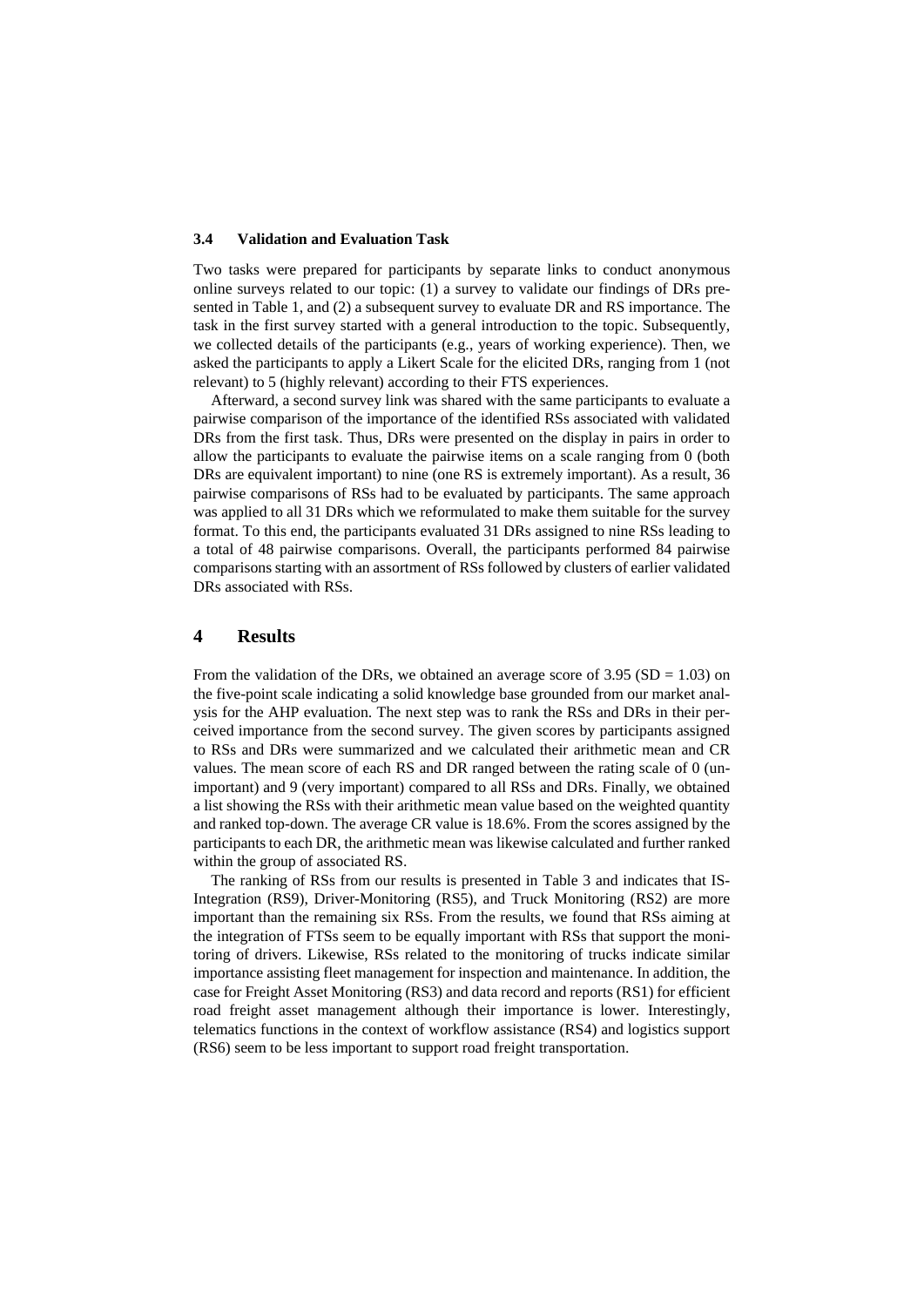| <b>Rank</b> | <b>Requirement sets (RSs)</b>   | Mean value |
|-------------|---------------------------------|------------|
| 1.          | RS9: IS-Integration             | 6.147      |
| 2.          | RS5: Driver Monitoring          | 6.054      |
| 3.          | RS2: Truck Monitoring           | 5.733      |
| 4.          | RS3: Freight Asset Monitoring   | 4.142      |
| 5.          | RS1: Data Record and Reports    | 4.094      |
| 6.          | <b>RS4: Workflow Assistance</b> | 2.474      |
| 7.          | RS7: Road Freight Security      | 2.449      |
| 8.          | RS6: Logistics Support          | 1.326      |
| 9.          | RS8: Technological Connections  | 1.127      |

**Table 3.** Ranking of requirement sets

The results on the importance of DRs specified for FTSs are shown in Table 4 to Table 12 and include the scores and rankings. The average CR values compiled for RSs with more than two DRs assigned ranged between 38.8% to 135.8%.

| <b>Table 4. RS1: Data Record</b><br>and Reports DRs |                  |       | <b>Table 5. RS2: Truck</b><br><b>Monitoring DRs</b>  |                  |                                                      | <b>Table 6. RS3: Freight</b><br><b>Asset Monitoring DRs</b> |             |       |
|-----------------------------------------------------|------------------|-------|------------------------------------------------------|------------------|------------------------------------------------------|-------------------------------------------------------------|-------------|-------|
| <b>Ranking</b>                                      | <b>DR</b>        | Mean  | Ranking                                              | <b>DR</b>        | Mean                                                 | Ranking                                                     | <b>DR</b>   | Mean  |
| 1.                                                  | DR <sub>1</sub>  | 5.760 | $\mathbf{1}$ .                                       | DR4              | 6.867                                                | 1.                                                          | <b>DR10</b> | 6.633 |
| 2.                                                  | DR <sub>2</sub>  | 4.882 | $\overline{2}$ .                                     | DR <sub>3</sub>  | 6.270                                                | 2.                                                          | DR8         | 6.296 |
|                                                     |                  |       | 3.                                                   | DR <sub>5</sub>  | 5.742                                                | 3.                                                          | DR9         | 5.208 |
|                                                     |                  |       | 4.                                                   | DR7              | 4.923                                                |                                                             |             |       |
|                                                     |                  |       | 5.                                                   | DR <sub>6</sub>  | 4.870                                                |                                                             |             |       |
| <b>Table 7. RS4: Workflow</b><br>Assistance DRs     |                  |       | <b>Table 8. RS5: Driver</b><br><b>Monitoring DRs</b> |                  | <b>Table 9. RS6: Logistics</b><br><b>Support DRs</b> |                                                             |             |       |
| <b>Ranking</b>                                      | <b>DR</b>        | Mean  | Ranking                                              | <b>DR</b>        | Mean                                                 | Ranking                                                     | <b>DR</b>   | Mean  |
| 1.                                                  | DR12             | 4.076 | 1.                                                   | <b>DR15</b>      | 8.004                                                | 1.                                                          | DR22        | 3.591 |
| 2.                                                  | <b>DR11</b>      | 3.115 | 2.                                                   | DR16             | 7.582                                                | 2.                                                          | <b>DR21</b> | 2.250 |
| 3.                                                  | DR <sub>13</sub> | 2.528 | 3.                                                   | DR <sub>14</sub> | 6.415                                                |                                                             |             |       |
|                                                     |                  |       | 4.                                                   | DR <sub>18</sub> | 5.412                                                |                                                             |             |       |

| <b>Table 7.</b> RS4: Workflow |  |
|-------------------------------|--|
| Assistance DRs                |  |

| <b>Ranking</b> | DR          | Mean  |
|----------------|-------------|-------|
|                | DR12        | 4.076 |
| 2.             | <b>DR11</b> | 3.115 |
|                | DR13        | 2.528 |
|                |             |       |

| <b>Ranking</b> | DR               | Mean  |
|----------------|------------------|-------|
| 1.             | <b>DR15</b>      | 8.004 |
| 2.             | DR16             | 7.582 |
| 3.             | <b>DR14</b>      | 6.415 |
| 4.             | <b>DR18</b>      | 5.412 |
| 5.             | <b>DR19</b>      | 4.649 |
| б.             | <b>DR17</b>      | 3.766 |
| 7.             | DR <sub>20</sub> | 3.198 |

| <b>Ranking</b> |             | Mean  |
|----------------|-------------|-------|
|                | DR22        | 3.591 |
|                | <b>DR21</b> | 2.250 |
|                |             |       |

| Table 10. RS7: Road  |
|----------------------|
| Freight Security DRs |

**Ranking** DR 1. DR23 2. DR24 3. DR25

**Table 11.** RS8: Technological Connections DRs

| Table 12. RS9: IS-Integra- |
|----------------------------|
| tion DRs                   |

| Mean  | <b>Ranking</b> | DR          | Mean  |
|-------|----------------|-------------|-------|
| 5.406 |                | <b>DR27</b> | 3.243 |
| 4.103 | 2.             | <b>DR28</b> | 2.962 |
| 3.222 | 3.             | DR26        | 1.962 |

| <b>Ranking</b> | DR          | Mean  |
|----------------|-------------|-------|
|                | <b>DR29</b> | 7.171 |
| 2.             | <b>DR31</b> | 6.147 |
|                | <b>DR30</b> | 5.189 |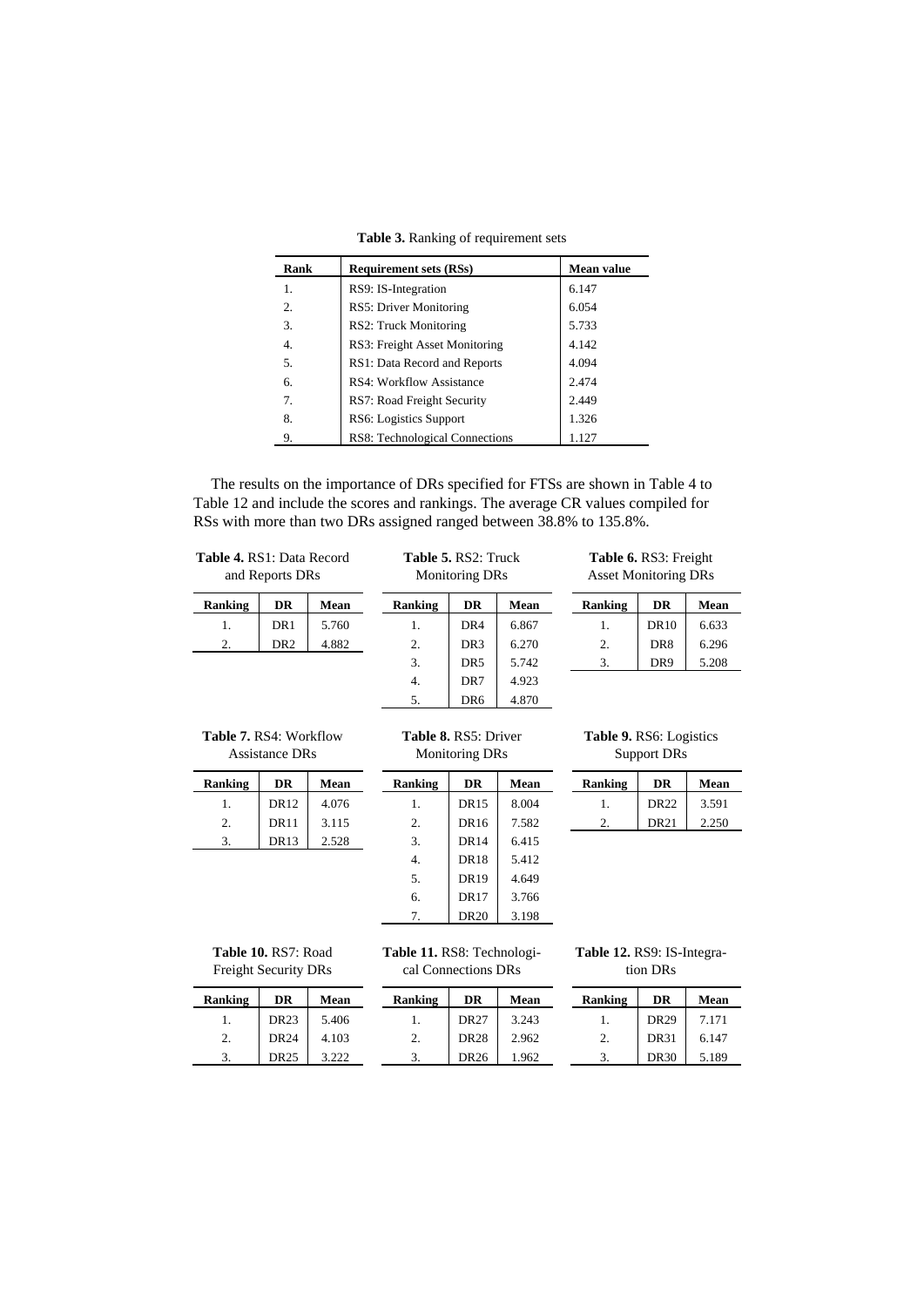For DRs assigned to data records and reports, the participants rank customizable performance indicators and reports (DR1) more important than records of operating hours for the use of equipment (DR2). In the category truck monitoring, DR4, DR3, and DR5 show dominance for the design of FTSs focusing on fuel consumption, positions, and vehicle diagnostic data transmitted. Similarly, the participants evaluate diagnostics data (DR10) for freight asset monitoring as very important compared to satellite-based positions (DR8) and surveillance of freight status (DR9). Furthermore, the participants confirm a high relevance of controlling diagnostic data of road freight equipment toward optimized fleet management [15]. During road freight transportation, data is processed in the form of routing (DR12) and integrated order processing (DR11) representing key features for the design of FTSs. Likewise, in the category of driver monitoring, DR15 is most important for the participants to support enhanced driving style and eco-driving analysis. Since fuel consumed has a significant impact to cost and the environment, this DR arises in combination with driver award systems [8] found in DR18. The detection of driving and resting time of drivers (DR16) presents an obligation in combination with the digital tachograph (DR17), while the download function by this DR is less important than the support of driver check. To support logistics activities, DR22 comprises integrated notification (e.g., estimated time of arrivals) that is more important than the management of loading equipment (e.g., pallets) (DR21).

## **5 Discussion**

Our study contributes to the knowledge base and theoretical understanding of the FTS market through classification and ranking from a supply perspective. Moreover, the analysis provides insight from a re-design perspective to further improve software already on the market. We were guided by the question of which features should continue to be considered in future iterations of FTS development and in how they are prioritized by system integrators. We answered our RQ in the introduction by providing a set of DRs; however, it likewise illuminated a potential problem of rigid solutions that integrate proprietary hardware and software bundles. Noticeable differences that we found between the experts' assessments can of course be associated with different customer preferences that constitute a converging variety of FTS offerings in the market. Moreover, we see a potential for misfits between individual customer needs and offered FTS solutions [5]. Thus, the future design of FTSs could be addressed by a DSR project that instantiates design principles based on existing frameworks [41]. Customers either must abandon less urgently needed features or accept unrequired features. Thus, it remains to be answered whether RFOs consider FTSs a commodity or whether they draw differentiation from the development of FTS-based service innovations (cf. [55]).

If FTSs are to make a differentiating contribution in the future, we see flexibility as a worthwhile overarching design goal. In this context, integrated systems should recede into the background in favor of the individual features supplied to RFOs as a modular solution space enabling flexible and inexpensive testing, roll-out, and scaling of service innovations. As other industries have already shown, these advantages apply to datadriven offerings sourced from collaborations in a higher-level service system [56]. This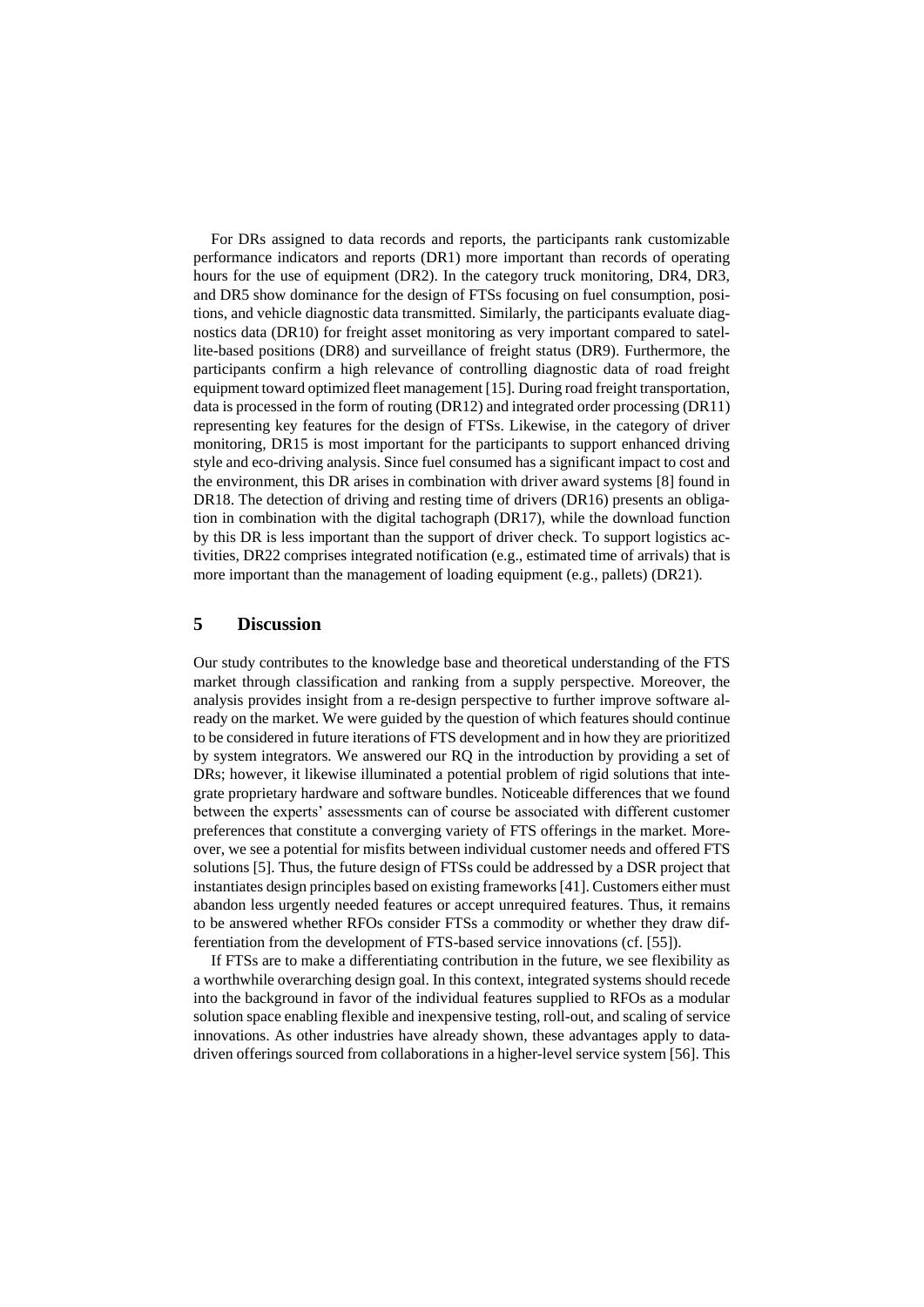conclusion emerges from the finding that integration with further IS (RS9) is a central feature of FTSs and extends it to an architectural scope. Other requirement sets revealed in this study  $(RS1 - 7)$  seamlessly integrate into this perspective as modules that can foster cost-effective individualization. However, the key to the successful introduction of modular FTSs is the emergence of comprehensive standards for data exchange to guarantee uniform interfaces that flexibly enable such configurations. A first promising example represents the European standard for electronic Freight Transport Information  $(eFTI<sup>3</sup>)$ . Such data standards can be established in the market and result in a catalog providing modular FTS services according to situational customer needs that comply with the current European effort GAIA-X aiming for federated data ecosystems.

Finally, the implications are subject to limitations that can threaten the validity of our results. First, there is the threat that our study does not capture essential design features despite careful planning and execution of the analysis. We address this threat by aggregating the design requirements into aggregated sets, which create a significant basis for our conclusions. A second threat results from a selection bias in the group of experts. Although we made every effort to include experts who deviate in their practice environment, additional experts could potentially have further fleshed out the results or even shifted priorities. Third, the generated CR values have indicated a consistency of criterion fulfilled and should have been repeated to for some elements. Reflected against similar approaches in academia (e.g., [42]), we do not see a negative impact on the general findings at this stage such as the structure of the hierarchical list. However, we plan to re-evaluate the findings during a DSR project (cf. [57]) to derive a sound system specification. In essence, we consider this a perspective for complementary work that may yield further inspiring results and help to understand the market and future design goals for FTSs.

### **6 Conclusion**

The overall research objective of this study was to explore design knowledge of FTSs applied in practice to support road freight transportation through the lens of digital logistics. We analyzed the web pages of 74 FTS vendors from the market and elicited 31 DRs that we further aggregated into nine overarching RSs. 42 employees with experience in FTSs from five digital road freight service providers validated the DRs and further evaluated DRs and RSs following the AHP method. Our results reveal that DRs and RSs promoting driver monitoring and IT integration are perceived more important than items promoting fleet and logistics support. We discuss our findings in the context of digital innovations for RFOs and draw avenues for future research. To that end, our study is the first contribution in design science research (DSR) for telematics-enabled freight transportation. It serves as a knowledge base to guide the design of future FTSs toward data-driven service systems supporting freight transportation. We hope that the insights of our study will help to drive road fleet technology research forward and further contribute to novel design knowledge on an emerging topic.

<sup>3</sup> https://eur-lex.europa.eu/legal-content/EN/TXT/HTML/?uri=CELEX:32020R1056&fr (accessed on 2021-08-05)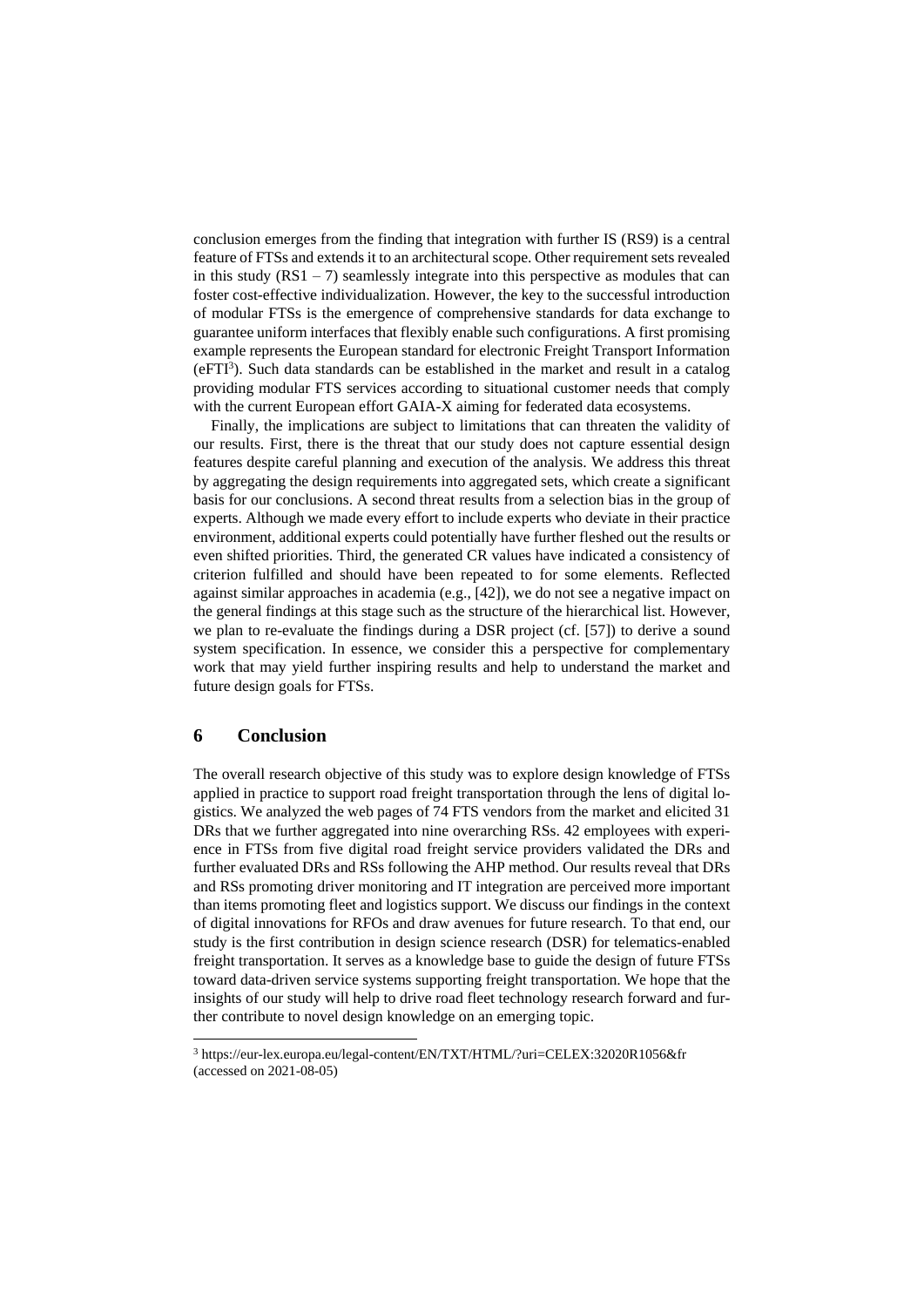## **References**

- 1. Bilyalova, A., Vaslavskaya, I., Guskova, M., Egorova, L., Khalturin, R.: Digital Technologies in Transport Industry. In: Antipova, T. (ed.) Comprehensible Science. pp. 217–226. Springer International Publishing, Cham (2021).
- 2. Huk, K., Kurowski, M.: Innovations and new possibilities of vehicle tracking in transport and forwarding. Wireless Netw. (2021).
- 3. Grant, D.B., Trautrims, A., Wong, C.Y.: Sustainable logistics and supply chain management. Kogan Page, London ; Philadelphia (2015).
- 4. Osinska, M., Zalewski, W.: Determinants of Using Telematics Systems in Road Transport Companies. ERSJ. XXIII, 474–487 (2020).
- 5. Kozlowski, R., Gajewski, R.: Identification of mistakes made when implementing telematics systems in road transport companies. Zeszyty Naukowe Wyższej Szko\ly Technicznej w Katowicach. (2018).
- 6. Winlaw, M., Steiner, S.H., MacKay, R.J., Hilal, A.R.: Using telematics data to find risky driver behaviour. Accident Analysis & Prevention. 131, 131–136 (2019).
- 7. Zalewski, W.: Telematics systems in road transport. Journal of Positive Management. 10, 3–20 (2019).
- 8. Bousonville, T., Ebert, C., Rath, J.: A comparison of reward systems for truck drivers based on telematics data and driving behavior assessments. Hochschule für Technik und Wirtschaft des Saarlandes, Fakultät für Wirtschaftswissenschaften, Saarbrücken (2015).
- 9. Yuan, Y., Yang, M., Guo, Y., Rasouli, S., Gan, Z., Ren, Y.: Risk factors associated with truck-involved fatal crash severity: Analyzing their impact for different groups of truck drivers. Journal of Safety Research. 76, 154–165 (2021).
- 10. Zaikin, R., Filatov, S., Komkova, D., Efimenko, D.: Remote identification of damages of freight by means of transport telematics. IOP Conf. Ser.: Mater. Sci. Eng. 832, 012018 (2020).
- 11. Mele, J.: Telematics: Trucking In A Digital Environment. Fleet Owner. (2004).
- 12. Paddeu, D., Denby, J.: Decarbonising road freight: Is truck automation and platooning an opportunity? Clean Techn Environ Policy. (2021).
- 13. Tsugawa, S., Jeschke, S., Shladover, S.E.: A Review of Truck Platooning Projects for Energy Savings. IEEE Trans. Intell. Veh. 1, 68–77 (2016).
- 14. Hofmann, E., Osterwalder, F.: Third-Party Logistics Providers in the Digital Age: Towards a New Competitive Arena? Logistics. 1, 9 (2017).
- 15. Iwan, S., Nürnberg, M., Kijewska, K.: Analysis of Fleet Management Systems as Solutions Supporting the Optimization of Urban Freight Transport. In: International Conference on Transport Systems Telematics. pp. 55–69. Springer (2018).
- 16. Andriessen, J.E.: Conditions for Successful Adoption and Implementation of Telematics in User. Telematics and work. 411 (2013).
- 17. Bez, C., Bosler, M., Burr, W.: Digitale Connected-Truck-Services: Geschäftsmodelle für vernetzte Lkw. HMD. 56, 557–573 (2019).
- 18. Richardson, N.T., Lehmer, C., Lienkamp, M., Michel, B.: Conceptual design and evaluation of a human machine interface for highly automated truck driving. In: 2018 IEEE Intelligent Vehicles Symposium (IV). pp. 2072–2077. IEEE, Changshu (2018).
- 19. Hevner, A.R.: A three cycle view of design science research. Scandinavian journal of information systems. 19, 4 (2007).
- 20. Tavasszy, L., de Bok, M., Alimoradi, Z., Rezaei, J.: Logistics Decisions in Descriptive Freight Transportation Models: A Review. 1, 13 (2020).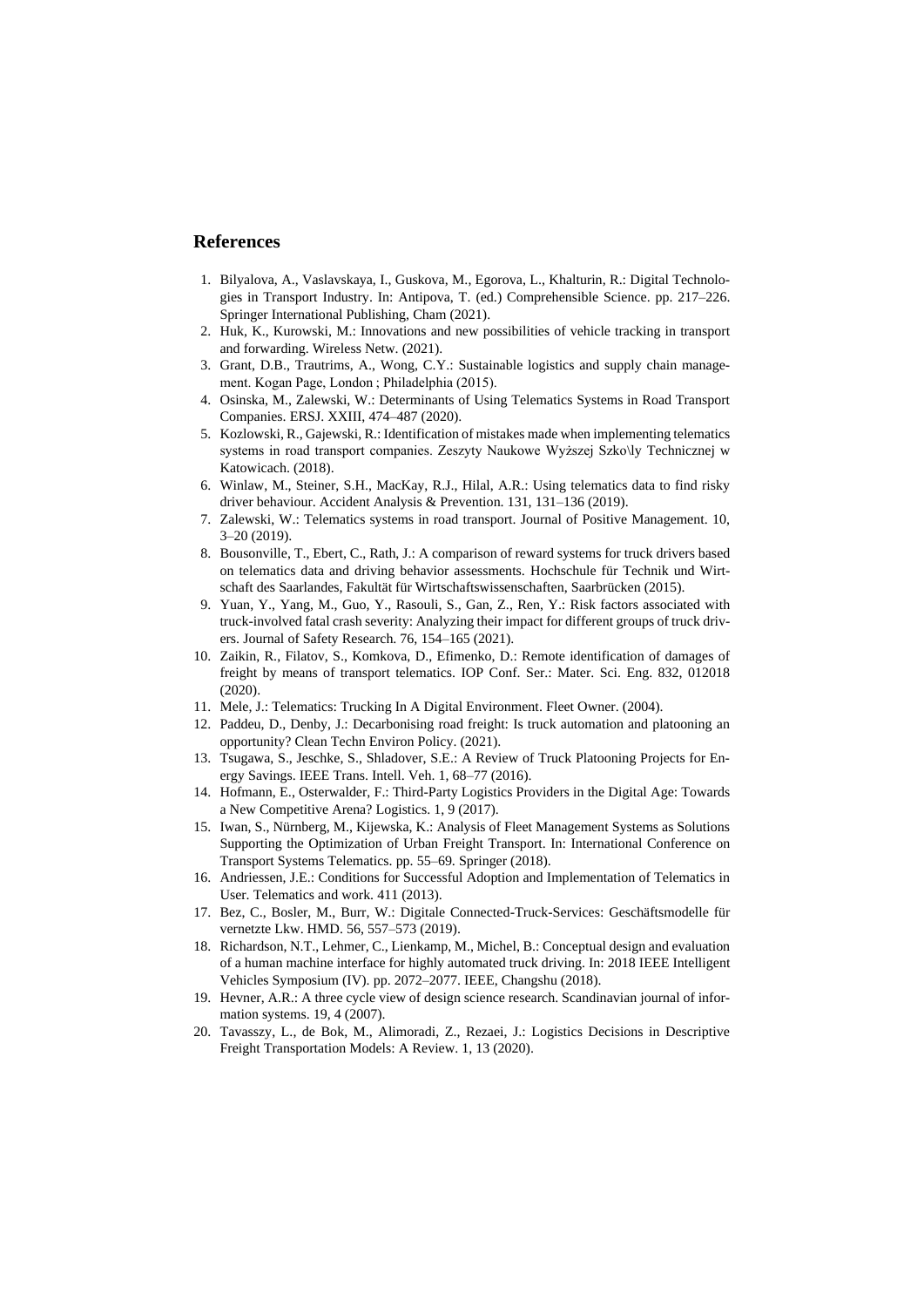- 21. Issaoui, Y., Khiat, A., Bahnasse, A., Ouajji, H.: Toward Smart Logistics: Engineering Insights and Emerging Trends. Arch Computat Methods Eng. (2020).
- 22. Möller, F., Stachon, M., Hoffmann, C., Bauhaus, H., Otto, B.: Data-Driven Business Models in Logistics: A Taxonomy of Optimization and Visibility Services. In: Proceedings of the 53rd Hawaii International Conference on System Sciences. pp. 5379–5388. , Hawaii (2020).
- 23. Mikl, J., Herold, D.M., Ćwiklicki, M., Kummer, S.: The impact of digital logistics start-ups on incumbent firms: a business model perspective. The International Journal of Logistics Management. (2020).
- 24. Heinbach, C., Schwemmer, M., Thomas, O.: Logistics Platform Strategies for Freight Technology-enabled Smart Services. In: Adapting to the Future: How Digitalization Shapes Sustainable Logistics and Resilient Supply Chain Management. Proceedings of the Hamburg International Conference of Logistics (HICL), Vol. 31, (2021).
- 25. Elbert, R., Gleser, M.: Digital Forwarders: A Market Oriented Taxonomy. In: Bierwirth, C., Kirschstein, T., and Sackmann, D. (eds.) Logistics Management. pp. 19–31. Springer International Publishing, Cham (2019).
- 26. Humayun, M., Jhanjhi, N., Hamid, B., Ahmed, G.: Emerging Smart Logistics and Transportation Using IoT and Blockchain. 5 (2020).
- 27. Heinbach, C., Kammler, F., Thomas, O.: Smart Forwarding Datengetriebene Wertschöpfung in der Logistikkette. Wirtsch Inform Manag. (2020).
- 28. Wurst, C.: Chancen von Logistik 4.0 nutzen. Control Manag Rev. 64, 34–39 (2020).
- 29. Wang, G., Gunasekaran, A., Ngai, E.W., Papadopoulos, T.: Big data analytics in logistics and supply chain management: Certain investigations for research and applications. International Journal of Production Economics. 176, 98–110 (2016).
- 30. Birkel, H., Kopyto, M., Lutz, C.: Challenges of Applying Predictive Analytics in Transport Logistics. In: Proceedings of the 2020 on Computers and People Research Conference. pp. 144–151. ACM, Nuremberg Germany (2020).
- 31. Stank, T., Crum, M., Arango, M.: Benefits of interfirm coordination in food industry supply chains. Journal of business logistics. 20, 21 (1999).
- 32. Tripathy, S., Aich, S., Chakraborty, A., Lee, G.M.: Information technology is an enabling factor affecting supply chain performance in Indian SMEs: a structural equation modelling approach. Journal of Modelling in Management. (2016).
- 33. Heinbach, C., Hagen, S., Thomas, O.: Freight-Logistics-as-a-Service Innovative Geschäftsmodelle für ein datengetriebenes Transportmanagement. HMD. (2021).
- 34. Chaba, R.: Influence of telematics of ubi insurance on the management of the fleet of company vehicles. The Archives of Automotive Engineering–Archiwum Motoryzacji Vol. 92, (2021).
- 35. Bhowmik, S., Halder, A.: A Review on Automatic Traffic Monitoring System. 03, 6.
- 36. Mikulski, J.: Transport Systems Telematics: 10th Conference, TST 2010, Katowice-Ustron, Poland, October 20-23, 2010. Selected Papers. Springer Science & Business Media (2010).
- 37. Léonardi, J., Baumgartner, M.: CO2 efficiency in road freight transportation: Status quo, measures and potential. Transportation Research Part D: Transport and Environment. 9, 451–464 (2004).
- 38. Kückelhaus, M., Magerkurth, C., Baus, J.: A SemProM Use Case: Tracking & Tracing for Green Logistics and Integrity Control. In: Wahlster, W. (ed.) SemProM. pp. 311–327. Springer Berlin Heidelberg, Berlin, Heidelberg (2013).
- 39. Gregor, S., Hevner, A.R.: Positioning and Presenting Design Science Research for Maximum Impact. MIS Q. 37, 337–356 (2013).